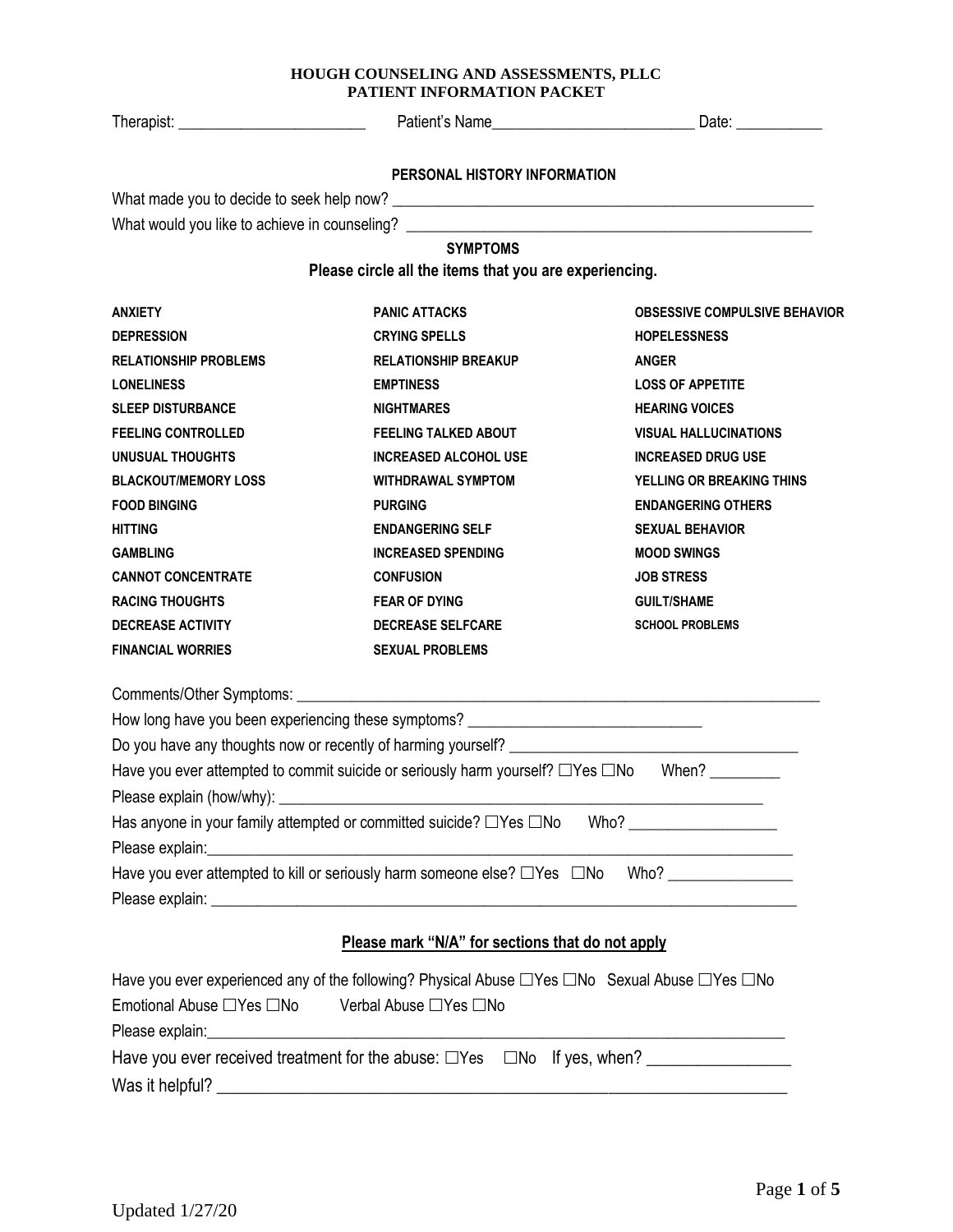### **PREVIOUS TREATMENT**

| List all the previous experience you have had with counseling/mental health:                                                                                                                                                   |              |                      |                                 |
|--------------------------------------------------------------------------------------------------------------------------------------------------------------------------------------------------------------------------------|--------------|----------------------|---------------------------------|
|                                                                                                                                                                                                                                |              |                      |                                 |
| Outcome: experience and the contract of the contract of the contract of the contract of the contract of the contract of the contract of the contract of the contract of the contract of the contract of the contract of the co |              |                      |                                 |
|                                                                                                                                                                                                                                |              |                      |                                 |
| List all mental health/psychiatric hospital or residential treatment centers you have been admitted to:                                                                                                                        |              |                      |                                 |
|                                                                                                                                                                                                                                |              |                      |                                 |
| Location:________________________________Outcome:________________________________                                                                                                                                              |              |                      |                                 |
|                                                                                                                                                                                                                                |              |                      |                                 |
| Have you recently, or in the past, ever been prescribed medications to treat a psychiatric condition: $\Box$ Yes $\Box$ No                                                                                                     |              |                      |                                 |
|                                                                                                                                                                                                                                |              |                      |                                 |
| Is there a history of psychiatric treatment or hospitalizations in your family? $\Box$ Yes $\Box$ No                                                                                                                           |              |                      |                                 |
|                                                                                                                                                                                                                                |              |                      |                                 |
|                                                                                                                                                                                                                                |              |                      |                                 |
| Are you involved in a support groups? $\Box$ Yes $\Box$ No. Which ones: $\Box$                                                                                                                                                 |              |                      |                                 |
| Please list all medical conditions you have had or currently have and the approximate age of onset:<br>Are you allergic to any medication? $\Box$ Yes                                                                          | $\square$ No |                      |                                 |
|                                                                                                                                                                                                                                |              |                      |                                 |
| Do you have any other allergies? $\Box$ Yes                                                                                                                                                                                    | $\square$ No | If Yes, $(Explain):$ |                                 |
| Do you currently take any medications?                                                                                                                                                                                         | $\Box$ Yes   | $\square$ No         |                                 |
| <b>NAME OF MEDICATION</b>                                                                                                                                                                                                      |              | <b>DOSAGE TAKING</b> | <b>DID DOCTOR PRESCRIBE IT?</b> |
|                                                                                                                                                                                                                                |              |                      |                                 |
|                                                                                                                                                                                                                                |              |                      |                                 |
|                                                                                                                                                                                                                                |              |                      |                                 |
|                                                                                                                                                                                                                                |              |                      |                                 |
|                                                                                                                                                                                                                                |              |                      |                                 |
|                                                                                                                                                                                                                                |              |                      |                                 |
|                                                                                                                                                                                                                                |              |                      |                                 |
|                                                                                                                                                                                                                                |              |                      |                                 |

**PERSONAL HEALTH INFORMATION**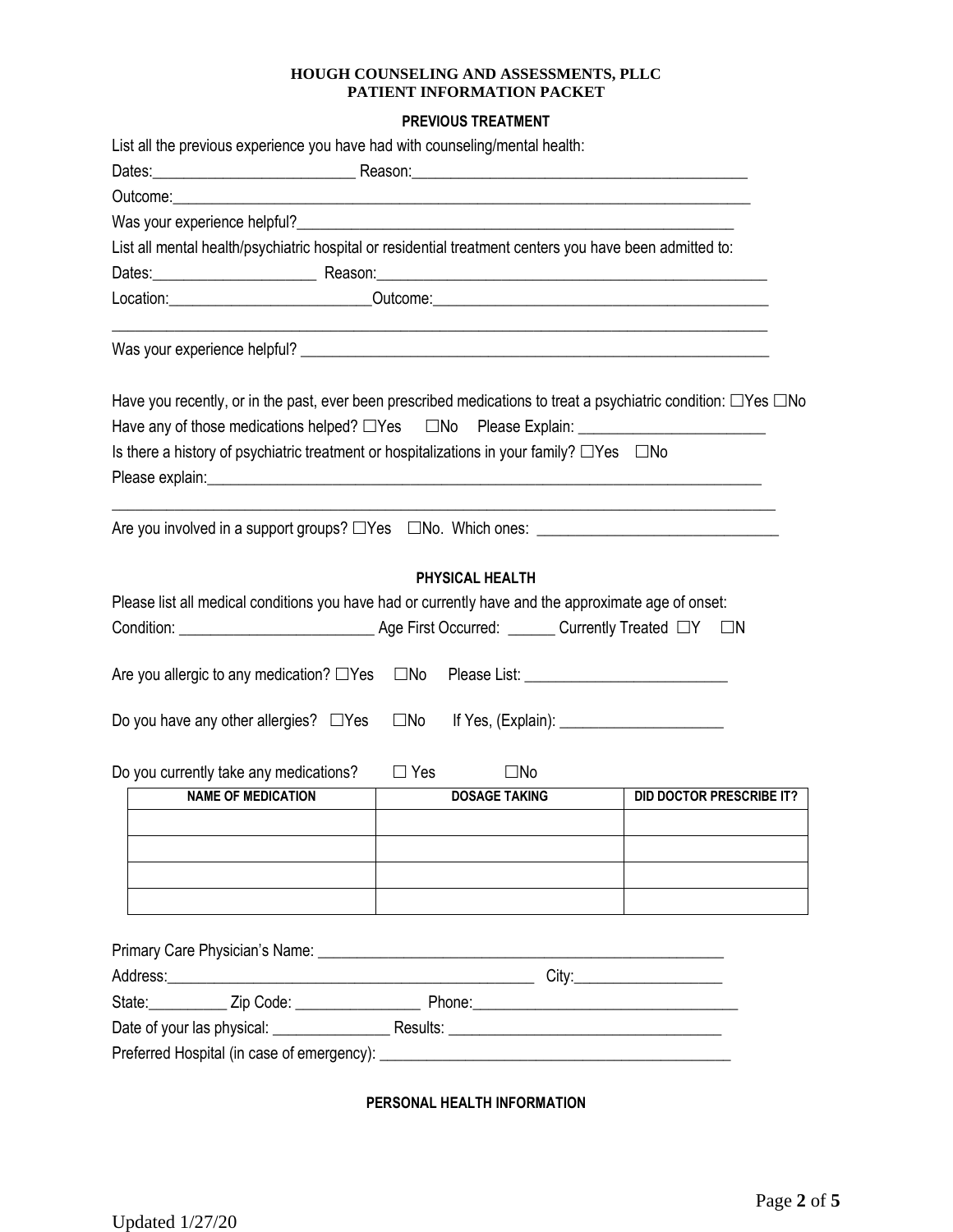Have you experienced any significant weight changes? Yes No Explain: \_\_\_\_\_\_\_\_\_\_\_\_\_\_\_

| Do you exercise regularly? □Yes □No How many days per week: _____________________                      |                  |                             |                |                        |                 |
|--------------------------------------------------------------------------------------------------------|------------------|-----------------------------|----------------|------------------------|-----------------|
| How would you rate your diet? □Healthy □Unhealthy □Mixed. Are you concerned about your diet? □Yes □No. |                  |                             |                |                        |                 |
|                                                                                                        |                  |                             |                |                        |                 |
| Do you have trouble sleeping? □Yes □No Explain: ________________________________                       |                  |                             |                |                        |                 |
|                                                                                                        |                  |                             |                |                        |                 |
| <b>FAMILY INFORMATION</b>                                                                              | <b>FULL NAME</b> |                             | <b>AGE</b>     | <b>LIVING WITH YOU</b> | <b>DECEASED</b> |
| Father                                                                                                 |                  |                             |                |                        |                 |
| Stepfather                                                                                             |                  |                             |                |                        |                 |
| Mother                                                                                                 |                  |                             |                |                        |                 |
| Stepmother                                                                                             |                  |                             |                |                        |                 |
| Siblings                                                                                               |                  |                             |                |                        |                 |
| Spouse/Partner                                                                                         |                  |                             |                |                        |                 |
| Roommate/other                                                                                         |                  |                             |                |                        |                 |
| Are you currently living with a partner: $\Box$ Yes<br>Assessment of current relationship: □ □ Good    | $\Box$ No?       | $\Box$ Fair                 | $\square$ Poor |                        |                 |
| If parents are divorced, your age at time of divorce: __________                                       |                  |                             |                |                        |                 |
| Relationship to parents during childhood: □ Good                                                       |                  |                             |                |                        |                 |
|                                                                                                        |                  | $\Box$ Fair                 | $\square$ Poor |                        |                 |
|                                                                                                        |                  |                             |                |                        |                 |
|                                                                                                        |                  |                             |                |                        |                 |
|                                                                                                        |                  |                             |                |                        |                 |
|                                                                                                        |                  | <b>INTERESTS/ACTIVITIES</b> |                |                        |                 |
|                                                                                                        |                  |                             |                |                        |                 |
| Have you recently lost interest in activities that you normally enjoyed? $\Box$ Yes $\Box$ No          |                  |                             |                |                        |                 |
|                                                                                                        |                  | <b>SPIRITUALITY/BELIEFS</b> |                |                        |                 |
| Do you practice spirituality? ________________________                                                 |                  |                             |                |                        |                 |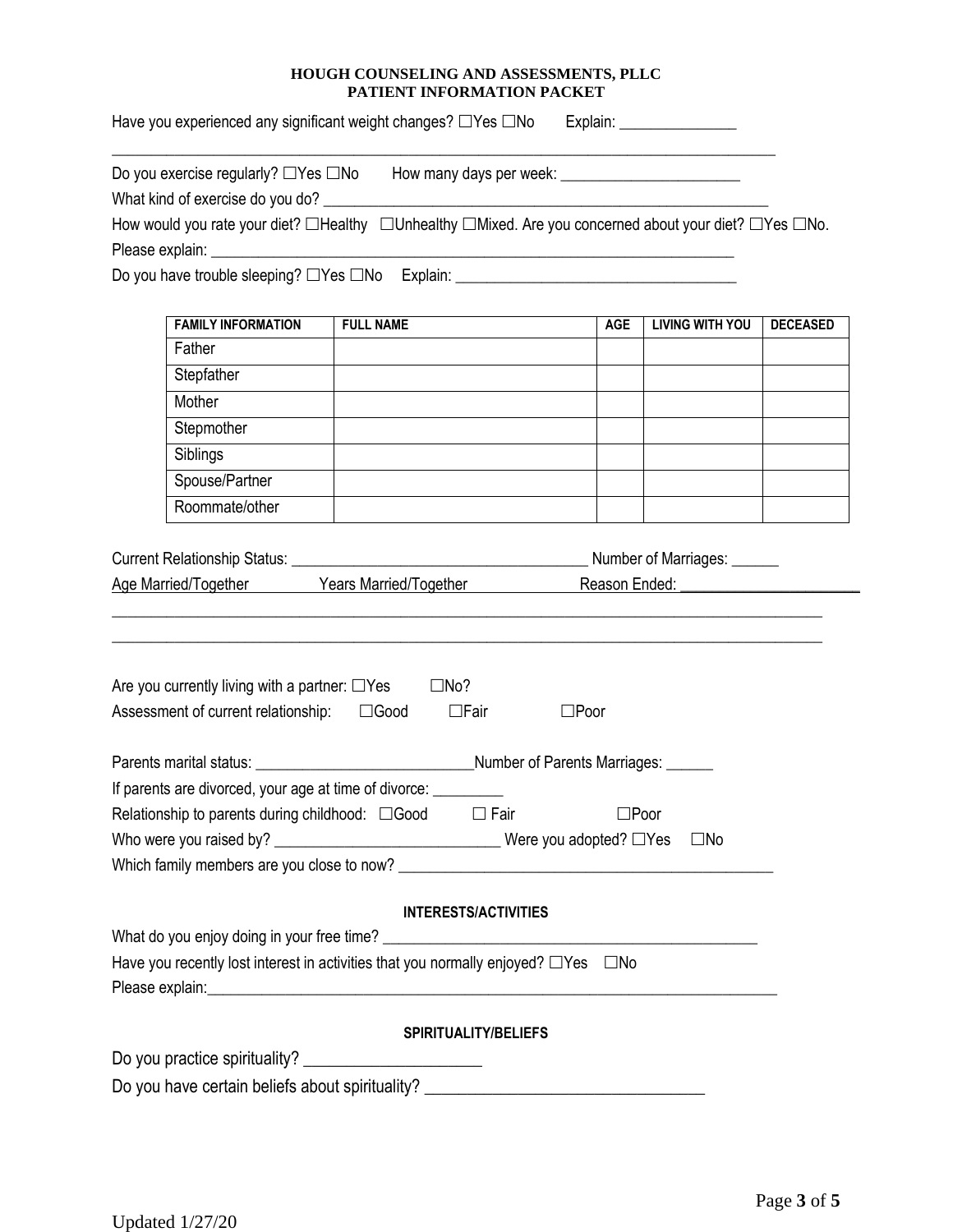## **ALCOHOL AND DRUG USAGE**

# **Please complete even if you feel your usage is not a problem**

| Have you ever experienced blackouts when drinking? $\Box$ Yes                                                          |                      | $\square$ No                                         |                  |  |  |  |
|------------------------------------------------------------------------------------------------------------------------|----------------------|------------------------------------------------------|------------------|--|--|--|
|                                                                                                                        |                      |                                                      |                  |  |  |  |
| Please list other drugs used regularly or recreationally (including caffeine, cigarettes, marijuana, illegal drugs, or |                      |                                                      |                  |  |  |  |
| misused prescription medications):                                                                                     |                      |                                                      |                  |  |  |  |
| <b>NAME OF DRUG</b>                                                                                                    | <b>AMOUNT USED</b>   | <b>AGE FIRST BEGAN</b>                               | <b>LAST USED</b> |  |  |  |
|                                                                                                                        |                      |                                                      |                  |  |  |  |
|                                                                                                                        |                      |                                                      |                  |  |  |  |
|                                                                                                                        |                      |                                                      |                  |  |  |  |
|                                                                                                                        |                      |                                                      |                  |  |  |  |
| Have you ever overdosed? □Yes □No With what substance? _________________________                                       |                      |                                                      |                  |  |  |  |
|                                                                                                                        |                      |                                                      |                  |  |  |  |
|                                                                                                                        |                      |                                                      |                  |  |  |  |
| Has drinking or drug use ever caused you a problem in any of the following areas?                                      |                      |                                                      |                  |  |  |  |
| □Family □Legal □Social □Behavior □Employment □Emotional □Financial □Medical                                            |                      |                                                      |                  |  |  |  |
| Has a friend, loved one, or employer ever told you that you have a drug or alcohol problem? $\Box$ Yes $\Box$ No       |                      |                                                      |                  |  |  |  |
| Has a friend, loved one, or employer ever commented on your usage? $\Box$ Yes $\Box$ No                                |                      |                                                      |                  |  |  |  |
|                                                                                                                        |                      |                                                      |                  |  |  |  |
|                                                                                                                        | <b>LEGAL HISTORY</b> |                                                      |                  |  |  |  |
| Have you ever been arrested? □Yes □No                                                                                  |                      | Are you currently on probation? $\Box$ Yes $\Box$ No |                  |  |  |  |
| Are you currently on parole? □Yes □No Ending probation/parole date: _______________________________                    |                      |                                                      |                  |  |  |  |
|                                                                                                                        |                      |                                                      |                  |  |  |  |
| Do you have any upcoming court dates? □Yes □No When/For which court? ______________________________                    |                      |                                                      |                  |  |  |  |
| Please list all current and previous arrests/charges:                                                                  |                      |                                                      |                  |  |  |  |
|                                                                                                                        |                      |                                                      | $\square$ No     |  |  |  |
|                                                                                                                        |                      |                                                      |                  |  |  |  |
| Sentence:                                                                                                              |                      |                                                      |                  |  |  |  |
|                                                                                                                        | <b>FINANCIAL</b>     |                                                      |                  |  |  |  |
| Do you currently have any financial problems? □Yes                                                                     |                      | $\square$ No                                         |                  |  |  |  |
|                                                                                                                        |                      |                                                      |                  |  |  |  |
|                                                                                                                        |                      |                                                      |                  |  |  |  |
|                                                                                                                        | <b>EDUCATION</b>     |                                                      |                  |  |  |  |
|                                                                                                                        |                      |                                                      |                  |  |  |  |
|                                                                                                                        |                      |                                                      |                  |  |  |  |